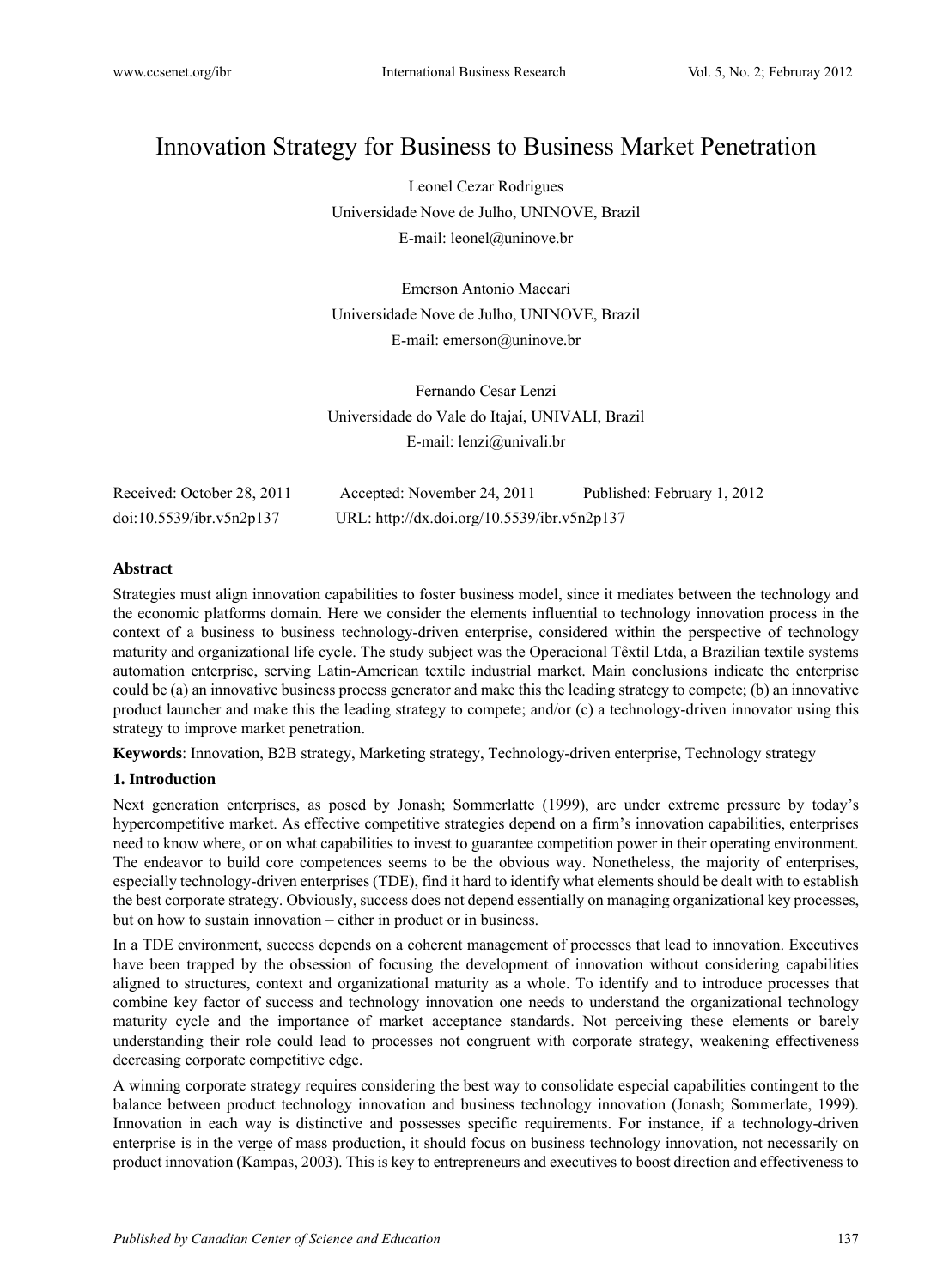corporate strategy. In the same context, corporate strategy will be effective only if it optimizes capabilities and resources available within the corporation.

To creating competence in business, through technology domain, would assure innovation capacity to corporations that "became an unavoidable need" if they want to succeed (Prahalad; Ramaswamy, 2003, p.12). It is not about adherence to traditional prescriptive strategies, such as cost reduction, efficient management, organization and control, re-engineering and outsourcing. It is essentially a way of generating value. And value in the one hand, is innovation by definition. If technology influences business in nearly all formats and all activities, on the other hand, innovation turns to be the strategy that supports continuous and profitable growth, independently of the business nature.

To expand market participation, besides considering strategies between the spectrum of premium price and low prices scaling up production strategies, B2B technology-driven enterprises need to know what and where the traps of a workable innovation strategy are. Using innovation to support corporate strategy to market penetration pushes the former to a higher level of importance in the process of building internal effective strategies. It seems obvious that innovation strategy becomes key to effective corporate strategies, requiring careful consideration of the process of technology innovation. The understanding of the nature and mechanics of this process is essential to support the logistics to carry effective B2B strategy market penetration.

## *1.1 Objectives*

Our target here is to identify and discuss, using a selected technology-driven enterprise, the process of technology innovation in product and in business, in the context of organizational maturity. The study is carried out examining the nature and the process of organizational ripeness that curbs the development of basic competences in the corporation. As a result we propose a representative model to product and business innovation processes. The model combines stages of organizational maturity with preferred focus on innovation to orient the appropriate strategy formulation.

#### **2. Methodology**

The method used to carry out this study was the case study method. We explore in the case the process according to which is observed and analyzed. Yin (2005) would point this approach as to look for the how, in the phenomenon. The central social subject of the research was the founder and executive president of the enterprise Operacional Textil Ltda (OT). We also interviewed two senior employees, both system analysts, who have been with the company since its inception. Their contribution confirmed the company's historical trajectory described by the executive president and the meaning of observed behavior in the routine processes of OT.

The social subject of this research is Operacional Têxtil Ltda., a textile systems automation enterprise. OT's IT systems are to integrate management and manufacturing tasks at textiles companies. OT was established about 25 years ago and became a major player in this sector, in South America. Its payroll sums up over 120 employees from which, two thirds are technical specialists, such as textile technologists, IT programmers and systems analysts. OT first main system was the Dyeing Management System (DMS), a system dedicated to integrate and automate textile dyeing operations. Small, medium textile enterprises first adopted DMS. Lately, the system, improved and expanded in terms of its functions, was relaunched as Textile Management Systems (TMS), a system involving textile and management operations, business intelligence and costumer relations. Big players in the textile industry sector, such as Vicunha Textil, currently the major textile company in South America, and one of the biggest in the world, adopted TMS as its central integrated management and manufacturing system. OT holds two subsidiaries in South America: one in Argentina and another one in Peru. The enterprise also carries on a vast portfolio of clients and strategic alliances with multinational corporations dedicated to build or share common IT solutions. Among important strategic allies, OT counts with J.D. Edwards, that historically has helped OT find the best set of integrated solutions, combining production and administrative operations. We choose OT as the social subject of this research because it fits the basic requirements that we stated for this study, which means, the subject should operate in the Business to Business market, be a technology-driven enterprise, and operate in the international market.

This case study involves the history of Operacional Textil from its inception. It is divided into three major phases: (a) the early years; at the time when OT launched the main system, the Dyeing Management System; (b) the consolidation years, by the time when OT launched the Textile Management System; and (c) the recent years, a latter period, when OT begins to expand to international market. The data were collected through interviewing OT's owner and the main executives. Also OT's internal documents were accessed.

#### **3. An Applied Theoretical Basis**

Enterprises in general, and more typically, technology-driven enterprises present highly distinctive standards in life cycle, according to experts such as Adizes (1999); Greiner (1986). Adizes, for instance, describes nine stages of structural development in the life cycle of an enterprise. Stages involve infantry, adolescence, maturity, aristocracy,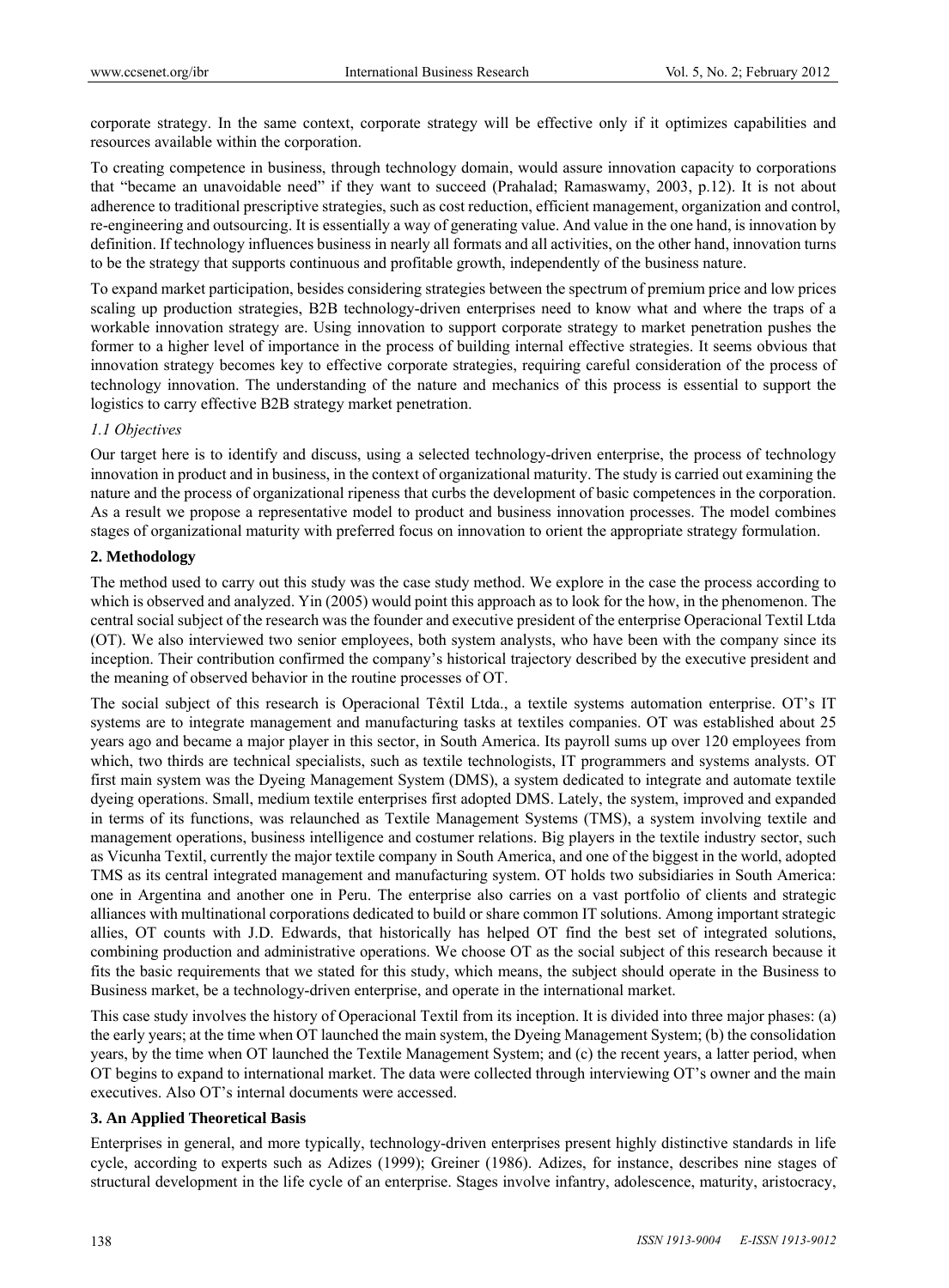bureaucracy and death. Adizes argues that maturity and senescence of an enterprise is linked to the relationship between adoption consolidation of rules and flexibility. As the organization matures, rules and formal procedures tend to increase and determine the types of internal structures are likely to consolidate. Rules limits power distribution and determine the format of the decision making process. An organization reaches maturity when it achieves a stable equilibrium between rules and flexibility among constituent areas.

Bernhoeft's (1997) perspective, however, is the organizational maturity as result of successful relationships established with market. The maturing stages are: creation, survival, success, growth and maturity. In each stage is driven by market hurdles that influence the maturity process. Maturity is reached as the organization builds a solid architecture of internal capabilities and external market relationships. So, everything in the organization is aligned to the needs of the organization's market relationship.

Greiner (1986) points out that the organization's life cycle are inflection points resulting from internal crises. That is, organization gets mature after successive internal crises. The nature of each crisis typifies the organization's stage of development. Each one leads to a new development stage. Greiner identifies five types of crisis and similar corresponding growth cycles. A leadership crisis, for instance, leading to a growth by orientation, would happen in small organizations, while a bureaucracy crisis, supporting growth by collaboration, would happen in established middle or big organizations. Another way of looking at this issue, especially on technology-driven enterprises, is applying Hruby's (1999) rationale of product technology maturing process. Hruby simplifies the organizations' life cycles into three stages only: beginning, normative and mass production. The beginning is chaotic and explorative. It is disciplined by the next stage, the normative, where norms rule the organizational dynamics, leading to a structural equilibrium and allowing for stable mass production stage.

In spite of specificities, the authors perspectives are clearly linked to each other. The rationale for establishing the stages seems to basically be the same, that is, the equilibrium between organizational flexibility and ruling. In Figure 1 Hruby's organizational life cycle for a technology-driven enterprise supports the rationale for the distinct phases in the evolution of the innovation process, either in product technology, or in business technology. Next we discuss each stage and its associated traps, proposing at the end, a representative model.

#### *3.1 Product Technology Evolution*

Any technology product holds a singular life cycle. Hruby (1999, p.15) points to four stages for a new product technology. At the launching, the new product or technology may be unique. It becomes subsequently an exotic, then, a specialty, and finally, a commodity as the technology matures in time and evolves through incremental improvements and distinct advances in applications. This cycle represents the spectrum of technological application.

Hruby (1999) defines the **unique** product is a singular solution for a specific problem. It is handcrafted (there is no standard process to build it), based on technologies in state-of-the-art. An **exotic** product is like the unique, but still in the early stages of a serial production. As **specialty** the product is known and accepted by the market, but still in the stage of limited production. And finally, as a **commodity** the product is accepted by the market and produced in massive scale. In contrast with the earliest stages, sold under a premium price policy, as a commodity the product competes in lower price. The profit contribution margin of the product shrinks as it evolves from the unique to the commodity stages. In the unique and the exotic phases, the technology embedded in the product faces almost no competition, or because it still didn't attract much attention from market and competitors, or because it is complex and hard to be reproduced. In the specialty and commodity phases, however, market standards of acceptance are established. As the product penetrates market, it enlarges opportunities, by chance, to be copied and to have technology reproduced.

## *3.2 Ways of Technology Development*

Technology-driven enterprises need a permanent innovation platform. To build an effective innovation platform it is necessary to master the continuous changes in the clients' demand environment, that means, to become an ambidextrous organization (Reinmoeller; Baardwijk, 2005). Ambidexterity refers to external environment adaptation and internal alignment. Regarding corporate environment, Kampas (2003) asserts that external adaptation and internal alignment must be in consensus with cultural premises of the enterprise. Thus, to respond to client needs and demands one must to convene structure, resources, capabilities and cultural patterns in the organization. Adaptation without proper cultural premises consideration may lead to business failure (Kampas, 2003).

Changing cultural behavior in organizations depend on changes in individual believes and values, too. Schein (2004) assures that changing people's cultural behavior in an organization means to align individual premises and values to cultural norms. But culture in an organization is highly influenced by factors affecting the specific organizational life cycle. Therefore, to change its own culture, a technology-driven enterprise needs to know in what evolution stage it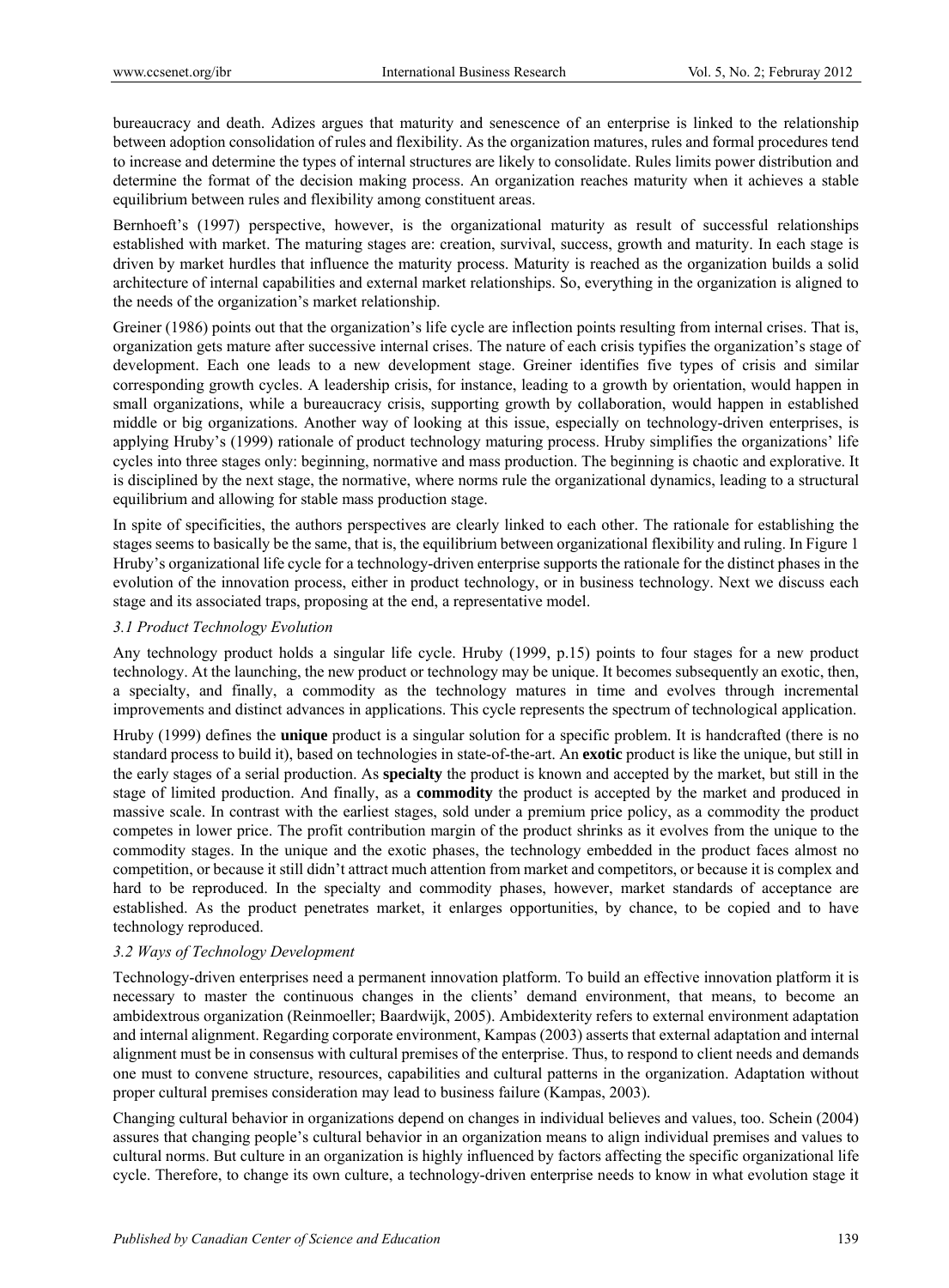stands. Kampas (2003) observes that cultural standards are related to the product development phases. For instance, specific type of cultural standards stipulates the dynamics and influence performance as the organization matures and becomes contingent to rules and regulations. Knowing and considering such patterns, thus, it is essential to formulate corporate strategies and stimulate product and business innovation. It is fairly logic, therefore, to understand that enterprises, where cultural norms influence scale production, tend to perform below acceptable in product innovation if they are scaling up production. Obviously, the inverse is also true, that is, enterprises where cultural norms are less influential in product manufacturing, stand more open and tend to be more innovative, either in product or in business innovation.

## **4. Results - Maturing Stages and Traps**

Based on the expert literature, we analyze the organizational maturing stages and implications for the innovation process in the context of B2B. The analysis of each maturing stage shows the type of challenges one must face and the kind of associated traps that must be consider to handling efficiently the process of innovation. To do so, we here consider the evolution of Operacional Textil, to illustrate the stages, traps and the resulting arrangements for innovation.

#### *4.1 The Beginning Stage*

The beginning is the creation stage. The enterprise becomes a fact, through the launching of a new product or system. At its earlier times, enterprises expend a huge effort trying to put out a unique, state-of-the-art product. Normally they do so by jumping into a market opportunity, which give them a significant competitive advantage. Evans (2002) asserts that at this stage, endeavors are mostly focused on product engineering development or production processes. This was the case at OT. In OT's earlier years, people were free to work their own way to find the best and fastest solution to build the Dyeing Management System. DMS should respond to the needs of dyeing automation to textile industry. Individual freedom and the dynamics of specific needs lead organizational climate close to chaos. At this point, the focus was possible applications of DMS and market penetration.

The first idea was to develop DMS with applications for spinning, dyeing, knitting and woven fabrics processes, all at once. But sooner they perceived that focusing on one application would be more efficient. Dyeing management was the chosen focus. Five people were directly involved in designing, programming and testing the new software. As Mr. Krieck, a textile technician and OT's entrepreneur puts it:

*In the affair to simplify processes and get results, there was a great deal of divergence, among almost everything, from programming language to help routines. There was also high pressure, from early adopter to customize solutions that increased conflicts because of diversified ways to have them solved...* 

Pressures for customization required answers that no specialist was able to find alone. Interaction would be the best way. Analysts, developers and programmers found more efficient technologies by socializing knowledge, even if apparently they give the impression of getting low effectiveness and productivity in the processes. The climate was individualistic, though. Not infrequently, conflicts spurred up, demonstrating a typical anarchist managerial model. Each professional focused his/her responsibilities and functions to develop the system. On the top of it, cultural norms were still not strong enough to curb individual behaviors.

Survival needs lead OT's strategy to stimulate breakthroughs to build the system, in order to cut time to market and to decrease development costs. OT's survival depended on a new crunch of technology domain. Market responses, however, demanded for expanded applications of DMS. OT decided to relaunch the system as Textile Management System (TMS), now adding other textile production (spinning, knitting, etc.) and administrative (business intelligence, e-procurement and others) functions.

Considering market responses, this period was valuable to adjust and increase TMS the market acceptance. Some of OT's most important clients, which were willing to pay the price for the novelty, used the system and pointed main inefficiencies. Most of them were related to the administrative functions, such as purchasing, human resources management and the likes.

At first, OT sought partnership and strategic alliances with other small enterprises, to accelerate the system development. OT could then rapidly incorporate administrative subsystems, such as accounting, financial, human resources and others. As OT expanded TMS applications, it faced problems in the internal structure. Needs for the system development, conflicts of power (groups and individual conflicts) and lack of formal rules, begun to shake the effectiveness of OT's business model. On the top of this, some of OT's partners started to sell separately the system modules developed in partnership with OT, undermining the market for the product as a whole. Clearly, cracks came to show in OT's business model.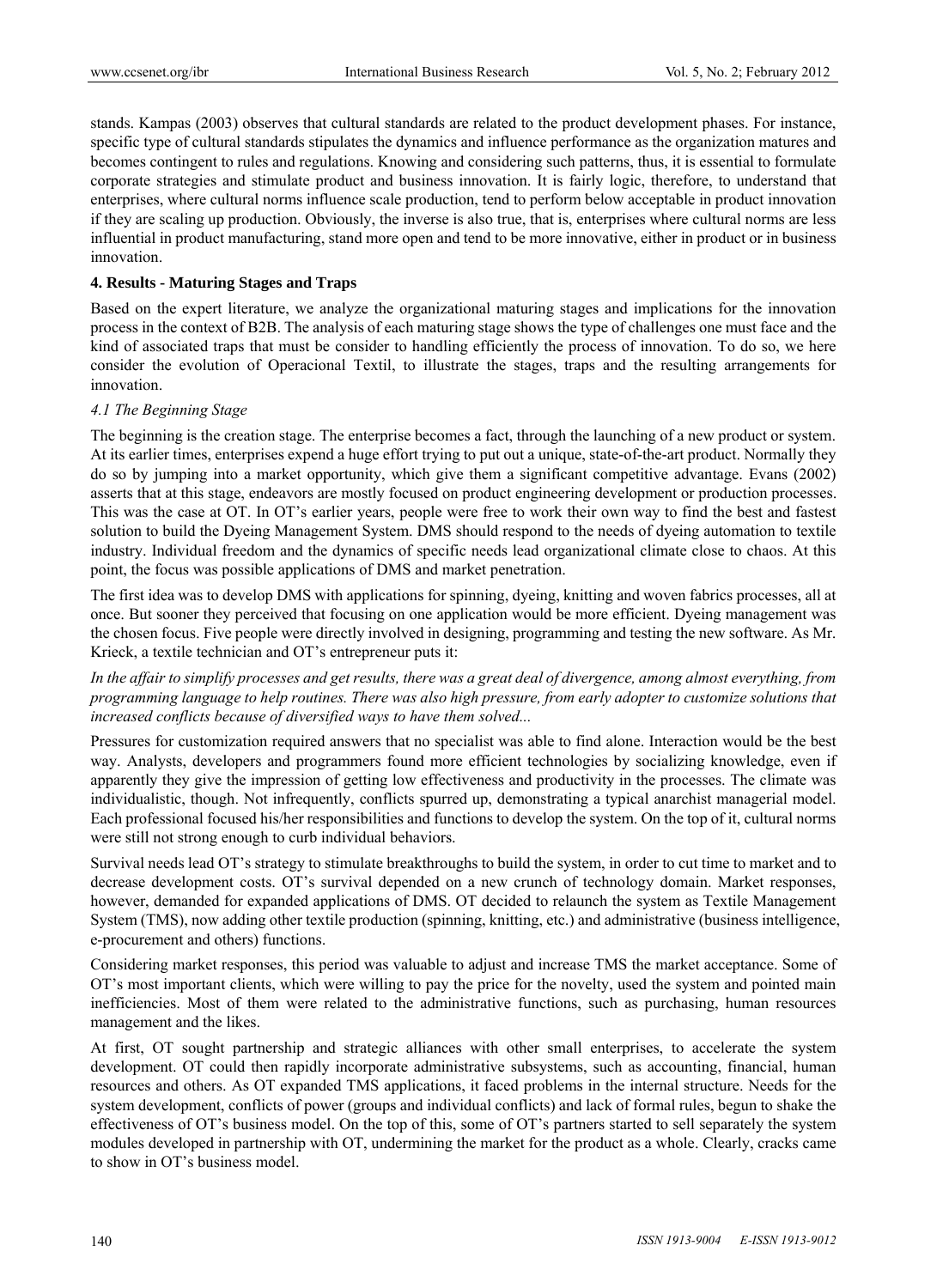OT stopped doing new alliances and imposed serious restrictions to the current ones. In fact, OT decided to run the development risks and incorporate all costs for developing the system by itself. The target then was to put out a system resembling an enterprise resources planning, specialized in the textile industry.

When the basic features of TMS were incorporated, market showed signs of acceptance. OT was discerning with success the set of basic characteristics that TMS should hold to be accepted by industry and, in turn, to be produced as a commodity. At that point, basic processes also needed to be standardized. To operate under standard processes OT's internal structure and business model needed to be changed too.

## 4.1.1 Traps in the Beginning stage

The first stage of life cycle of a technology-driven enterprise appropriates the best environment for technology development. Evans (2002) and Christensen et al. (2002), suggest further that technology-driven enterprises must pursue disruptive or radical technological innovation to sustain business. At OT people were working hard on radical technologies to maintain OT's as an innovative business. The apparent chaos and internal disorder at OT resulted from a planned organizational flexibility in its earlier stage. The main trap in this context would be to take the natural organizational flexibility, as the necessary organizational behavior. Organizational flexibility can and must be controllable, to be effective. The main reason is that, in spite of being contingent to innovation, flexibility can turn into a conflicting factor if not appropriately used. As a conflict cause, flexibility can decrease productivity, increase operating costs and decrease general performance of the organization. Therefore, the flexibility trap must be prevented and voided through a conscious pattern of planned control.

## 4.1.2 Interpreting Traps of the Beginning Stage

In the first life cycle stage organizations present a low market performance with a preferred focus on product development. Admissibly OT in this stage was in a low market performance situation because of the incipience of the enterprise. Not all attributes of the system, say, functionality, performance, compatibility and the likes, were complete and in place, to match textile industry needs. At the same time, standard processes to scale up TMS manufacturing were still not implanted. So, production costs were significantly higher than in a normal (scale up) production condition. Limitations on the product's spectrum of attributes (performance, compatibility, design, price, quality, assurance and the like) were partially compensated by the uniqueness of the system. Even so, it was not enough for immediate market acceptance and so uniqueness only could not guarantee OT's survival. Market penetration, therefore, was vital to OT, but it depends on the other system features. Thus, efforts should be concentrated on the system features and its ability to solve specific textile problems. OT's strategy was to stimulating creativity and divergence to develop a system that could better integrate administrative and production functions. To supply the strategy requirements, a flexible environment was necessary. And so, to avoid the flexibility trap of the first stage, OT needed to maintain the equilibrium between flexibility and ruling (the standardization process).

#### *4.2 Normative Stage*

As market acceptance increases, so increase requisites for scaling up, that is, increase the needs for standardization. Enterprises focus on organizing internal processes, determine workload priorities, standardize processes to decrease costs, increase productivity and expand market share. There is a good deal of investment in time and energy to set up appropriate rules and procedures to align activities and processes with the organization overall strategy. Under a managerial perspective, standardization would guarantee a more equalitarian distribution of power and a better circumscription of the limits regarding managers' responsibilities.

At OT, the normative stage begins when market established the basic set of standard features that the system should hold. Since the first clients required integration of functions for the system, OT focused on increasing integration of the system modules (first the modules for production and then the administrative modules). Besides the system features, a main challenge for OT was to develop the integration of its own processes to optimize its capabilities. Mr. Krieck expressed these challenges, pointing that:

*I didn't know that we, at OT, were in another stage that required first internal adjustments, before going out and compromising with our clients. Clients wanted quick answers and these [answers] required specific processes, for example, channeling quick to the right group or expert, to solve the problem…* 

OT was gradually favoring standardization of internal processes. As OT incorporated in the TMS new features demanded by market (the first system's features grew from four or five to a more than ninety distinct applications, in the current TMS), those features required internal processes to speed operating processes and increase market value. Also, market value could be increased if internal routines could accommodate better the emulation in the TMS of inherited systems, thus reaching superior efficiency and competitiveness.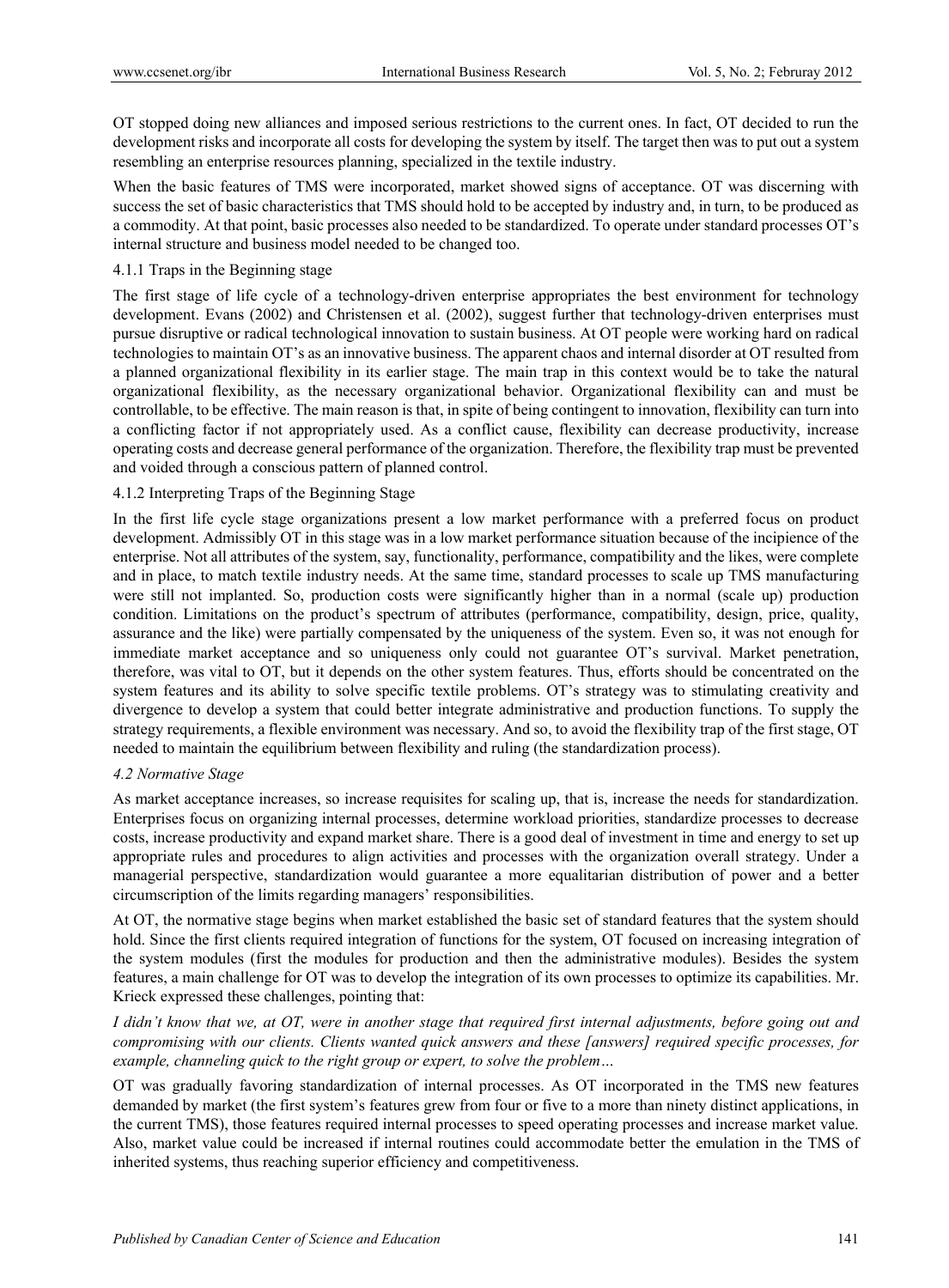This experience helped OT understand the value and the needed discipline of standard processes to put out a system applicable to textile industry of any size. Learning from technical needs, OT redesigned its organizational structure to be more efficient and quick answerer. Then gradually procedures and standards were established to collimate efforts and decrease conflicts among system experts. As standardization of internal processes was consolidating, OT was able to better penetrate its market and expand shares, first in Brazil and then in South America.

#### 4.2.1 Normative Stage Analysis

The normative is by definition, a transitional stage. It begins when market standards of acceptance indicate the minimum requirements for the product to succeed. These standards then, limit the features of the product, indispensable for market massive acceptance. On the other hand, as the product becomes known and market accepted, similar products and surrogates are progressively mimicked in the market. Product novelty loses the initial impact and enterprises focus on to increasing availability and to expand market share. Focusing on production, however, means to reorient efforts to establish production standards to guarantee quality and productivity, that is, to guarantee organizational effectiveness. The economy of the competition changes to a different rationale, from premium (novelty) to a low price. Narayan (2000) identified the basic characteristics of the normative stage pointing that organizational maturity progresses as production structures and activities are normalized to determine the best logistics of the workplace towards decreasing costs. Narayan (2000) also notices that while product technology is incorporated, that is, a dominant design and set of processes are adopted, the predominant model defines the production profile. In the market interface, efforts increase from awareness of the product, to preference and then to purchasing decision.

At OT, market acceptance of TMS consolidates after OT decided to cut external alliances for product development and lead internal efforts to adjust TMS to market claims. Investments for system development internally required a natural expansion of human resources and an organizational redesign to accommodate growth. Administratively, a new structure was designed and implemented. The original organic structure of OT was kept, however, responsibilities and managerial limits of power were better defined. At the production, that is, at the software development level, new standard procedures and formal flow of communication were applied attempting to standardize workplace processes. Flexibility in the decision making process was restricted, allowing for rules to play a bigger and increasing role in the dynamics of OT.

#### 4.2.2 Traps of the Normative Stage

What traps could be hidden in the normative stage? Many traps could be hidden, from rigidity due to norms restrictions, to paralysis of entrepreneurial spirit. One important trap is the new role that the organization gives to control (to measure performance). Control, and its process, is a major change in the organization, in and tend to acquire a bigger and bolder status in the organization than it should. It becomes so important that it ends up self-contained and more important than other preceding administrative functions, such as planning. As a result, the augment and rigidity of control and the filtering of dissonant information creates a paralysis of the original paradigms unloading the existing entrepreneurial spirit and limiting the innovation ability of the people in the organization. The most important trap, nevertheless, seems to be the rigidity over organizational dynamics, originated in the emphasis on norms and regulations. Efforts to conform market standards of acceptance and to control performance increase the power of internal rules (bureaucratization) toward the conformity, pacifying the original dynamics. The enterprise bureaucratization plays against the nature of a technology-driven business, creating an imbalance between the needed flexibility and the required internal ruling to discipline productivity. The imbalance also surrogates the creative characteristics of the first stage (beginning), with the parsimony of this stage, pushing operating effectiveness to standardization of processes.

#### 4.2.3 Interpreting Traps of Normative Stage at OT

Growing to be a market standard is crucial to a technology if it is to become market successful. Market acceptance of a product may determine a trend in the competitive strategy of the enterprise towards mass production. Mass production, however, requires standardization of processes and products. It makes formal rules and procedures the foundation of the organizational performance. The order and rhythm of internal dynamics are established by rules that curb people's behavior and curb also the expected level of productivity (Utterback,1994). The flexibility of the first stage is gradually replaced by a system of rules, determining functions, decision making processes and production flows. The organization now needs to concentrate on conformity, rather than creativity, to gain market presence (Hill, 2002). At OT, the competitive strategy changed, deemphasizing values related to product novelty and highlighting values supporting standard procedures, hierarchy and compliance. The enterprise stressed organizational value attributes that help it compete, since scaling up means narrowing profit margins from individual product. In other words, OT concentrated on acquiring advantages from scaling up production by expanding client's portfolio, instead of advantages from product novelty.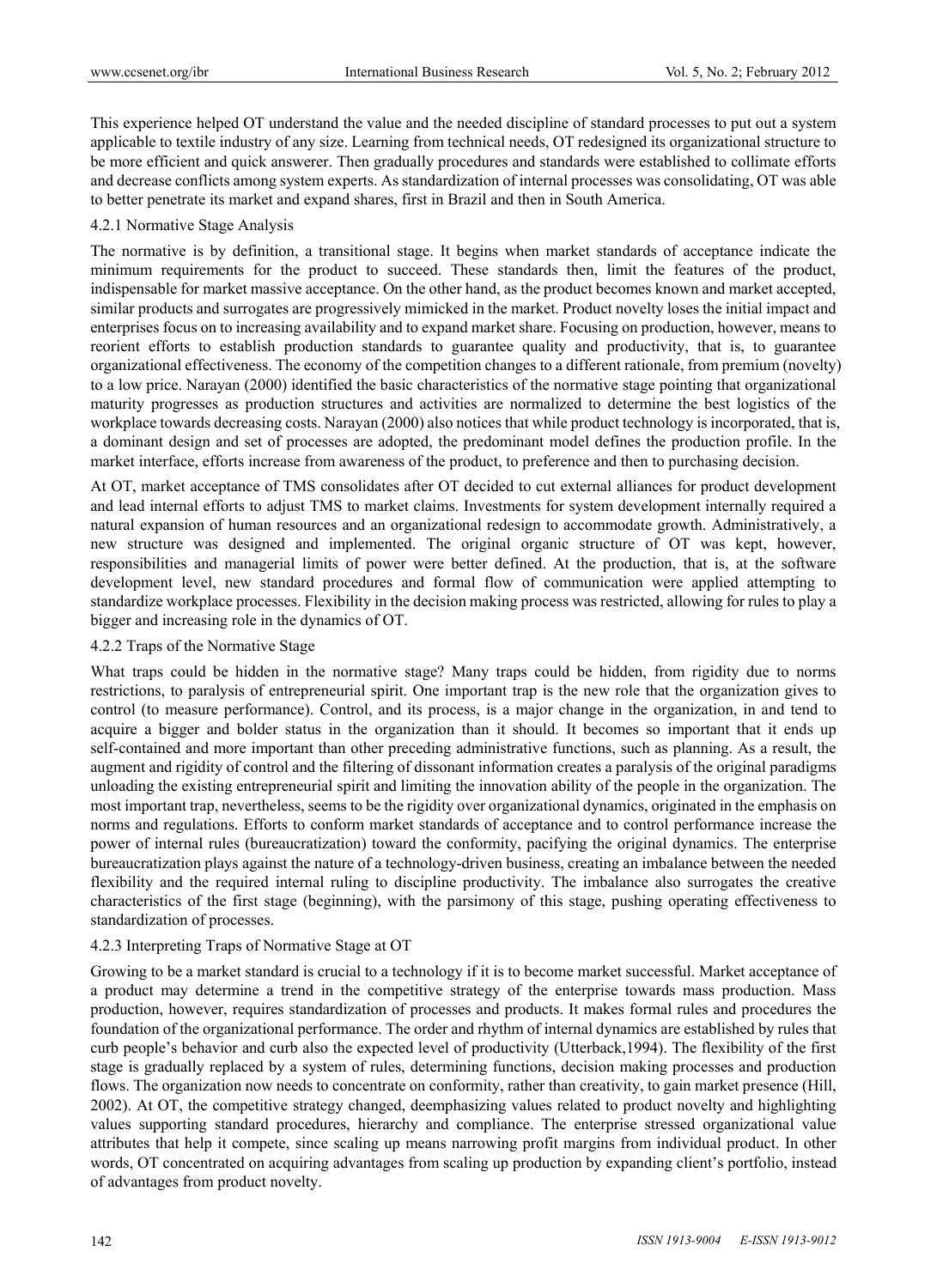## *4.3 Mass Production Stage*

Mass production stage is characterized by organizational stability, where the enterprise acquires a dynamic equilibrium between rules and flexibility (Adizes, 1999), reaches maturity (Bernhoeft, 1997), and initiates a cycle of growth by collaboration (Greiner, 1986). Externally, as market standards of acceptance are established, the focus of the competences changes to increasing marketing management. Access value attributes, such as accessibility, availability and pricing are the essentials. Enterprise then competes based on cost leadership either on large or narrow scope markets. In this stage, the product becomes a commodity and must be produced and sold as such.

What happened at OT? After integrating all basic function required by the industrial textile market, OT ended up with a TMS with over ninety functions and respective modules, involving all administrative, infra-structure, commercialization (marketing/sales) and production features. An acceptable TMS could then be sold in the market, driving OT's attention specifically to market expansion. The focus of the business changed from internal adjustment to external marketing problems. Additionally, OT needed to modify perception of their clients in the textile industry, as expressed by the marketing manager:

*We had a major problem trying to convince them on the value of our system (TMS) over their information technology already in place. Words, spoken and written, were not strong enough. We needed something else…* 

The strategy for OT's market penetration was to sell TMS on the basis of warranties of return. OT first evaluated the level of productivity and profitability of each client. Then, OT established the price of TMS based on the warranty that TMS would give a certain return (a percentage) after a specific period of the system implementation.

The process was quite simple. In despite being risky, the process was effective for OT in terms of closing sales. To do this, OT sends his expert to study the client processes and take a close view of costs and profitability rates. Then, studying the client's registers and the day-to-day operations, OT can evaluate its profitability. A report of current profitability would be produced and discussed with client to agree upon parameters, metrics and current values. Performance report considers, among other, macro factors, such as the business liquidity; the current costs (overall and by area); the volume of sales; and the products marginal contribution. Based on these data, OT determines an overall performance index of the company's business performance. A methodical analysis follows, to evaluate possibilities, constrains and facilitators considering a probable performance of the company if TMS would be in place. Then, a proposal is developed and proposed the adoption of TMS, for a trial period, indicating the expected decrease in operating costs by the end of that trial period.

The challenge, incorporated in the proposal, is that, if OT's system (TMS) would not reach the goals by the end of the trial period, then the client would not have to buy it or even pay for the trial expenses. The goals of the proposal involve mainly the measure of the increase in productivity, the decrease in costs and the overall quality, ensure by TMS. Each company has to previously agree upon the rates and the evaluating parameters given previously, as a condition for OT to determine the goals, in terms of quality assurance, costs and overall productivity of the company.

Pricing TMS on the basis of a return index and running the risk of going back home with no deal was a significant innovation in OT's business technology, specifically regarding marketing management. The confidence on the efficiency of TMS, that is, the proven superior performance of the software and specially, the success of each sale using this strategy, leveraged TMS sales and OT's market share in the textile sector. TMS has been quickly established itself as a standard production and administrative automation system in textile companies in South America.

OT also perceived that for market penetration on a mass production stage it needed a trustful trade mark to consolidate organizational image. OT also needed to shorten the image consolidating time to build name branding in the market. There was a clear need to quickly build the intangible attributes (system's trade mark and OT's image), and maintain, but not lessen, attention to fundament attributes (product technology, design, quality and similars). OT then went back to strategic alliances with national and international companies. The alliance with J.D. Edwards, for instance, gave the opportunity to stand before international clients (textile clients) and more aggressive competitors, helping consolidate TMS trade mark and increase its market share.

#### 4.3.1 Mass Production Stage Analysis

Mass production stage involves characteristics in the opposite end of a new product launching spectrum. At this point all market acceptance standards, regarding quality, price, functionality and usability, are in place. To mass product, processes must be standardized and product is marketed mainly through a mass market strategy. Contribution margins by piece are small, but market size can be enlarged. As the product becomes known and accepted, fierce competition fires up in the market context. Internally, besides process standardization, structures and functions are clearly defined and aligned, leading to a better organizational effectiveness. Emphasis is set on developing business process competences and on building balance between norm and flexibility, especially in market interface. The attention to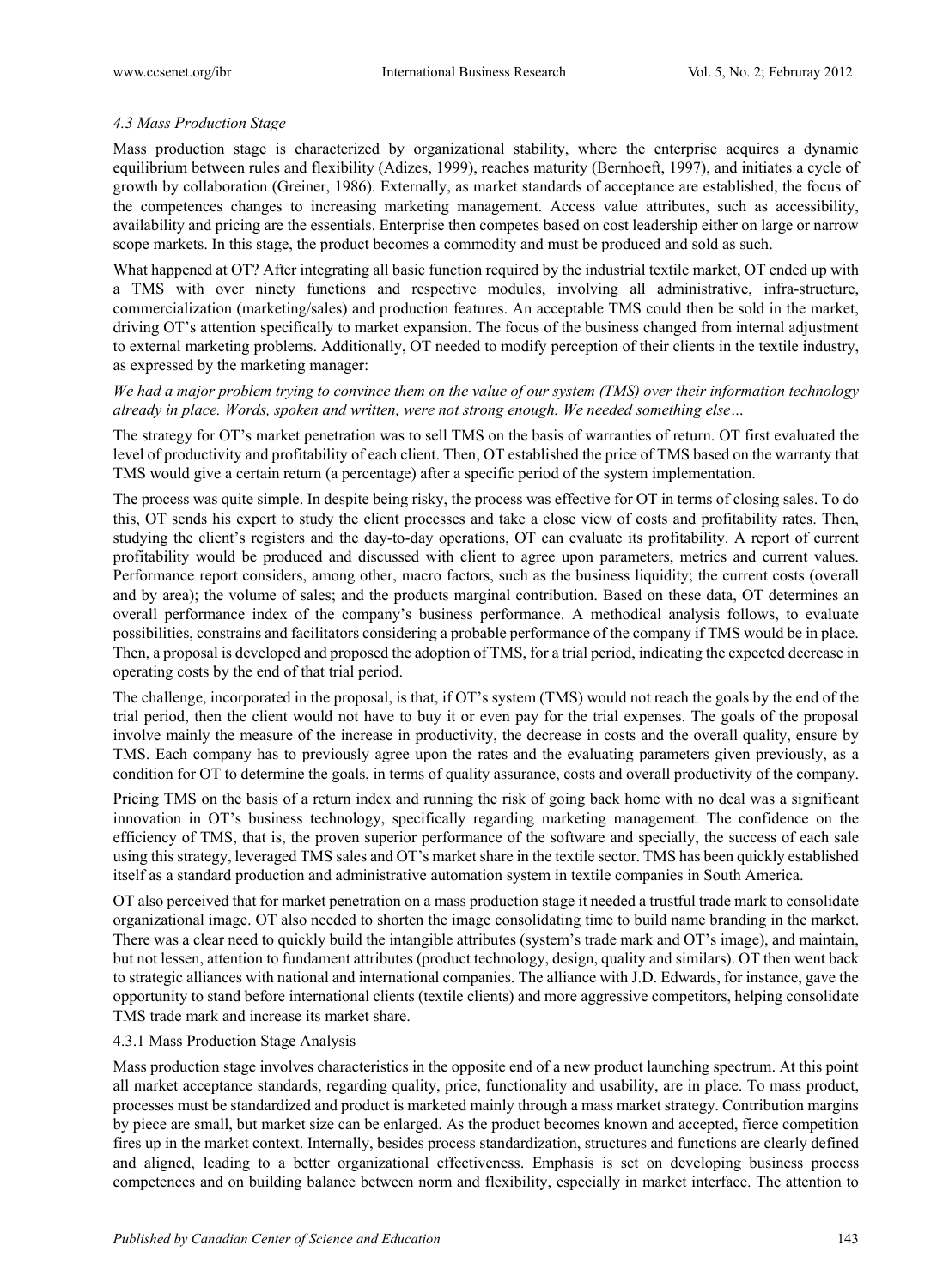innovation changes focus from product technology to business technology. Access value attributes, such as, price, financing, accessibility, availability and impulse, are pursued as the fundament for business innovation. Besides pricing, branding becomes the preferred strategy for market penetration. If the first two stages concentrated in the business structure, this stage focuses mainly on market interface.

#### 4.3.2 Traps of Mass Production Stage

The basic trap of the mass production stage is the business systematization itself. Business systematization involves process standardization through well defined lines of hierarchy, division of work and productivity standards. Norms curb the decision making process. But, if for one, business systematization increases the organization capacity to compete in a mass production context, for the other, it could make business to become obsolescent. As pointed, the adoption of the norm as the pattern for decision making, the enterprise tends to decrease creativity, either to create new products (applications in the case in discussion), or to find new ways (processes) to manage, to model and to produce. It is easy to see that the effectiveness of a mass production strategy depends on a higher level of internal standardization. However, the enterprise can only concentrate on profit maximization through market expansion, if it does thoroughly the business systematization. And that is the remarkable trap. Revenue increase, other than through its own line of products, for example, are set aside or not pursued (at least, not vigorously) by the organization, because of a lessening endeavor to explore different format of innovation, such as the open innovation (CHESBROUGH, 2003). In the end, rules, norms and productivity standards turn out to be so important that a resulting normative aristocratic culture tends to restrict the capacity to create and innovate along the entire enterprise.

#### 4.3.3 Interpreting Traps of the Mass Production Stage

Business systematization through norms and regulations ends up to be the main responsible factor for decreasing creativity in the organization. It begins by slowing down product development and finishes by limiting business innovation. In the mass production stage, the challenges to be dealt with are not only the scale up production, the cutting costs or the market leadership. Technology-driven enterprises need to face a paradoxical issue, embedded in the process of norms and rules systematization. Once competitors jump in the same arena, competitive advantages for the leaders become difficult to be kept. What may hold leaders back is an easy and natural accommodation induced by the use of norms in the decision making process, administrative and production processes that states the internal dynamics by curbing people's behavior. In general, if the enterprise maintains course, competitive advantages will come only through innovation in business technology.

In the OT case, once market accepted the basic set of TMS functional features, indispensable to increase productivity at textile companies, the major effort at OT would be to expand client's portfolio. OT then, decided to commoditize TMS. The structure or internal division of work was formalized by grouping similar features under a specific division. Internal focus of efforts detoured from designing and programming new applications to maintaining and producing (that is, emulating applications in the established ones). TMS went from a vertical and customized type of product at its launching, to a horizontal or shelf product one (generic type) changing a potentially innovative context. Now a customized ERP could pose a threat to TMS, unless OT anchored in a strategic control area, for instance, innovation in applications emulated in the established ones.

# **5. Lessons - Developing Competences**

Since its inception OT evolved based on distinct roles of innovation in its business model. During the first stage (beginning), OT focused innovation on developing the TMS to launching a winner product (Figure 1). The major challenge was to build features useful to the specific nuances of the textile industry. The first version of the software went out to the market name-branded as Textile Manager (TM). Few corporations were willing to pay the price for the novelty. Feedback from first users allowed OT to redesign the software, increase integration and expand functions. The software was then re-launched as the Textile Manager System (TMS). The focus of the innovation was tangible and fundament value attributes related to functioning, designing, technology and quality. These attributes are linked to the first three stages of IT systems development (systems analysis, design and programming), a clear focus on product technology innovation.

In the second stage (normative), beginning after market reaction to TMS re-launching, OT's innovation focus diverted to conformant value attributes, such as, compatibility and performance. The gradual market acceptance of this version induced OT to initiate the internal adoption of norms and standards, mainly to speed up emulations and customizations required by clients. Standardizing norms, processes and structures was a must (Figure 1). At the same time, a noticeable diversion in IT systems building phases, meaning from product designing and programming to maintaining and producing phase, was slowly profiling the OT's business model.

Insert Figure 1 Here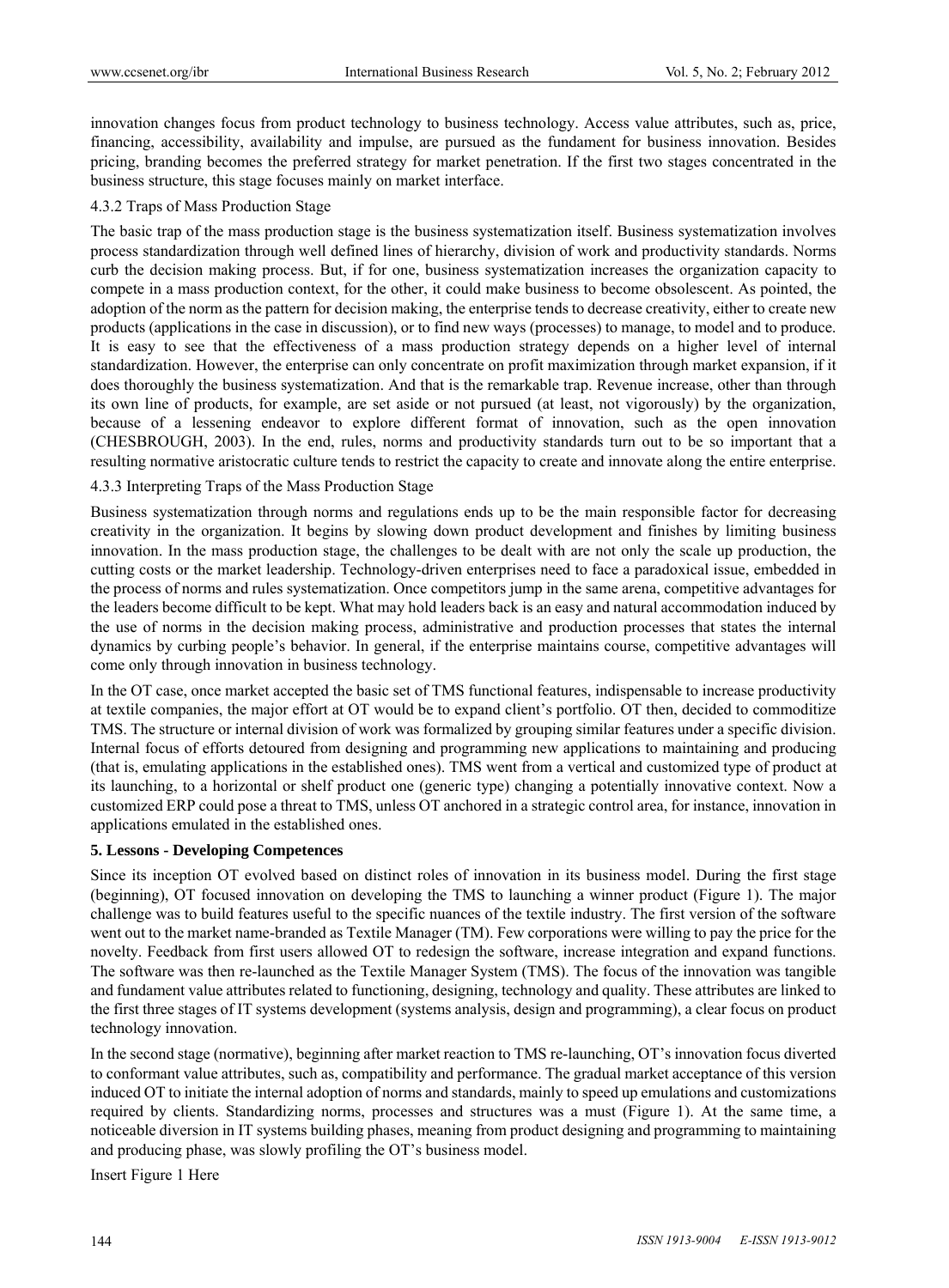At the third stage (mass production), TMS was market accepted. OT needed then to reshape its market interface, since mass production stage requires efficient marketing strategies (Figure 1). New competitors, such as Magnus, a system from Datasul Ltda. were launched at the time OT was in the middle of the standardization process. OT refocused its market position, by accelerating clients' applications in TMS, by increasing system's compatibility and by increasing customization, flexibility and processes. Internally, OT maintains emphasis on normalization to decrease TMS time to market as well as, to control cost production. Innovation changes from product technology to business technology (that is, to business model and attributes).

Innovation in TMS applications and quality characteristics kept OT from losing market leadership. Production, integration functions and flexibility in customization of TMS as well, quickly turned it the preferred system among the bigger textile companies in Brazil. Winning this market became then the passport to make TMS acceptable by medium and small textile companies, in the Brazilian and in the Latin-American markets.

## *5.1 Implication for the Business and the B2B Marketing*

Evolving from one stage to another implies managing changes in different ways. Contextual characteristics of the beginning stage are clearly different from the normative or the mass production stages. Analyzing what happened at OT, we found what is described in the Figure 2, pointed under different circumstances to specific events by many authors, such as Hruby (1999), Adizes (1999), Kampas (2003), Hagel III (2002), and Jonash; Sommerlatte (1999).

In the beginning stage, developers center attention on creating market most valuable features into the product: novelty and value attributes. The novelty speaks for itself, but value attributes must support the novelty to expand the perceived competitive advantages. For instance, tangible product value attributes such as functioning and performance, and fundament value attributes, such as, design, innovation and technology, are more supportive of advantages and should convince easily companies in needs of advantages in the B2B market. In this stage, the enterprise is more pro-active, as notes Kampas (2003), and product novelty and the weight of value attributes give to the developer most of the bargaining power, allowing for introductory prices with a higher profit margin (Figure 2). Novelty is more important in the product *launching*, where it comes out as an exotic peace. As the product reaches more enterprises, novelty decreases in importance and value attributes begin to count. Margins decrease while the product slips to a specialty and then differentiated categories.

## Insert Figure 2 Here

In the normative stage, the required internal competences change in order to increase the ability to bolster and tight the industrial market relationships. Most product attributes of fundament, such as design, technology, quality, security, and some tangible attributes, such as, performance, technical support and compatibility, are critical for a superior marketing performance. B2B market, in general, accepts product novelty as a much bigger value as compared with product cost, because of the potential competitive advantage of the novelty. The extension of the bargaining power of the developer, however, is contingent to the perceived product value attributes to users, regarding the additional competitive advantages. Here, however, a much bigger attention must be given to the market accepted standards (Figure 2) by the developer, or the product will be accepted. At OT, the normative stage began at the time of the re-launching of TMS. OT incorporated to the first version of TMS, all suggested modification by the early clients and added some basic new application (mainly for administrative purposes), as the intuited market standards of acceptance. TMS became known for most of the textile industrial market in Brazil and some countries in Latin America. But as a textile genuinely oriented system, it was well differentiated from other rival industrial ERPs.

In the mass production stage, the product becomes a commodity and corporate competences turn to the administrative and production management standards (Figure 2). Production standards should guarantee the highest levels of operating effectiveness and productivity (PORTER, 1996). Administrative standards should determine the right competitive strategy, focusing mainly in the marketing strategy. Competitive strategy, generally, depends on top management vision, but the organization needs to develop a strategic thinking to collimate and impel efforts in the direction of the needed environmental adaptability. In this stage, corporate capacities relate to the access value attributes, such as price, financing, accessibility, availability and the like. They are the most important elements to be work out, because they define the profile of the business model for this stage. However, access value attributes are market oriented and also shape the marketing strategy for the industrial market to be served.

At OT, marketing strategy relies on accessibility value, configuring an innovation in the business process. Instead of selling a product, OT sells results, a language that any industrial client would understand. To do so, OT negotiates with each potential buyer, why and how the deal (purchase of TMS) will be carried out. OT's strategy is to do a preliminary evaluation the current productivity and profitability of the client's business. The cost of each set of production process is determined and evaluated according to the ABC's cost accounting rules. Then, on the basis of the data evaluated, a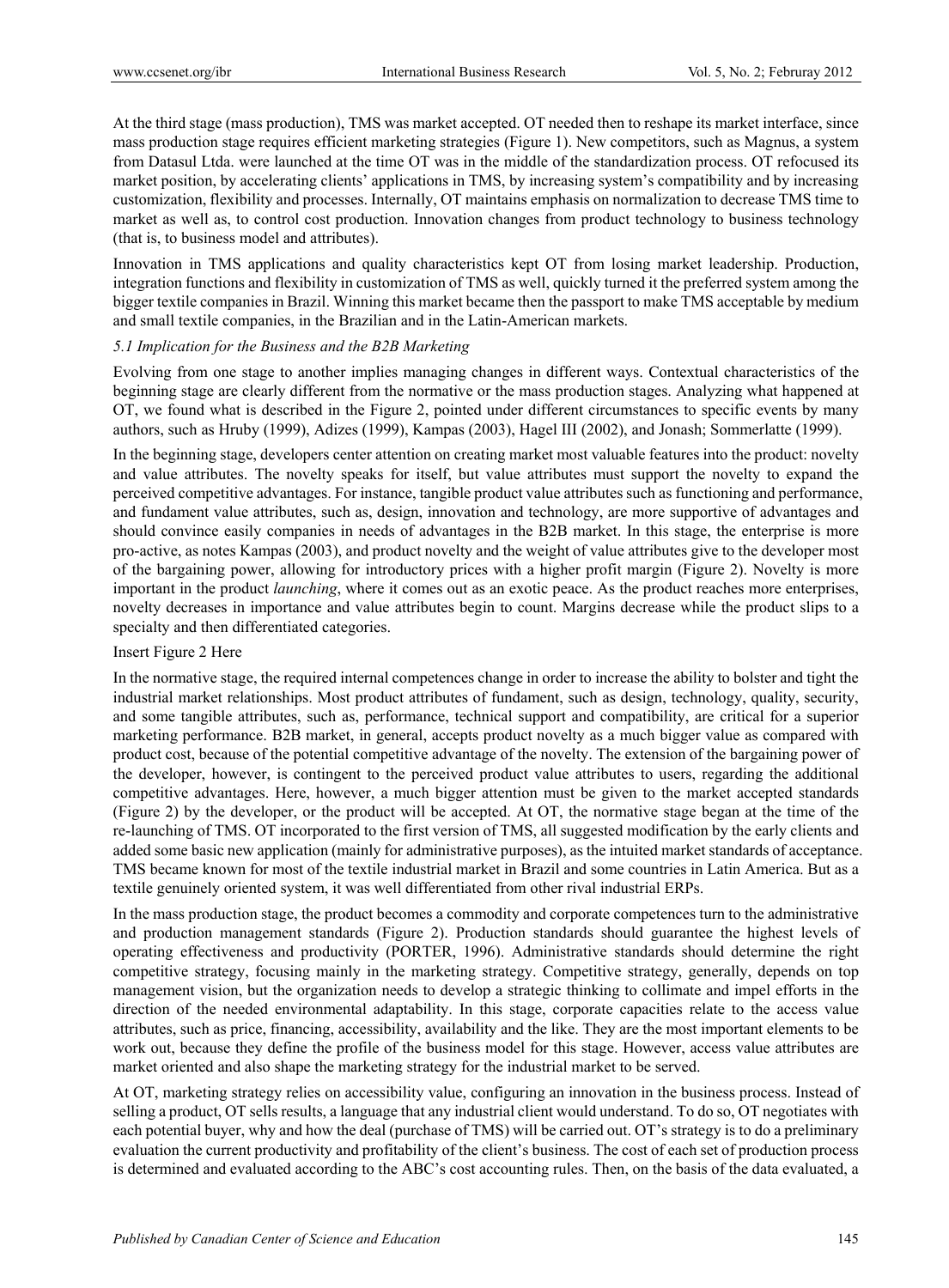client's business performance index is set by OT for a pre-defined period. This period is long enough to If results were reached, the client would pay for TMS, if not, the deal would be canceled.

Clearly, in this stage, the rationale for doing business was far distinct from the rationale used in the beginning and/or in the normative stages. Since the bargaining power of the business switched from the developer (or offer) to the clients, the competition advantages became the benefits embedded in the business format. So value attributes, such as, accessibility should be supported be the right pricing and financing strategies, two critical value attributes to make the marketing B2B strategy work.

The evolution of the business model for technology-driven enterprises highlighted two distinct areas of innovation, the product and the business innovation strategy. The Figure 2 shows that, from the introduction up to the market acceptance standards, the enterprise corporate strategy should focus on developing technical capabilities, to better handle product value attributes, such as, functioning and/or compatibility features. Emphasis on corporate capacities (technical capabilities, corporate competences, technology domain, and the like) will reshape the business model and the market interface approach of the enterprise. In the Figure 3, we depict, in large traces, the implications of the effort on product technology innovation. During this phase, organizational and competitive strategies are basically neglected, because product features and novelty should win out the market. The business conforms to the needs (capacities) within the enterprise to provide the attributes considered essential to market acceptance. The main area for product technology innovation is the interface between corporate and competitive strategies (Figure 3).

#### Insert Figure 3 Here

After market acceptance has been consolidated, the enterprise needs business capabilities and flexibility to expand product shares in the market. This phase we call it business technology innovation phase (Figure 2). In this phase, technology-driven enterprises must control the fundamental ability to add value to the transaction process, through a reshaped business. Now market relationships get the most attention. Branding, market positioning and strategic alliances to assure control to and of desired market segments orient priorities, resources and investments. At first, the value of the innovation is learned from the competitive environment, through co-creative experiences (Prahalad; Ramaswamy, 2003) as the origin for value generation. So, organizational flexibility and business processes are critical for the enterprise to succeed. Therefore, innovation in business is concentrated in the interface between competitive and organizational strategies, as well as between organizational and corporate strategies, as shown in Figure 3.

The idea of co-creative experience pointed above, follows a similar concept to the open model of innovation (Chesbrough, 2007), using ideas available in the many sources of knowledge, mainly coming from buying experiences of costumers. The main issue here is to find ideas and key business processes to guarantee added value to the product. The value at this point is not product novelty, but a disciplined set of business and production processes and an optimized infra-structure now to curb market efforts.

At OT, the most recent application of TMS, such as, distance client training services and business process to sell TMS (purchase defined by the TMS index of returns), indicate an important innovation in business technology acquired by OT, both originated in co-creative experiences. Client distance training, for instance, became an excellent tool to identify weaknesses derived from the system complexity to easy the implementation of the system (ease of use value attribute was detected as one of the most important features of new products leading to market acceptance).

Lastly, to control the fundaments of business technology innovation, technology-driven enterprises must evolve two administrative tools. One is the technical and the other is the competitive intelligence (Rodrigues; Riccardi, 2007). The technical Competitive Intelligence should boost the product technology innovation abilities of the enterprise. The competitive or business intelligence should boost the business technology innovation abilities. Both intelligence systems will provide consistent information for the decision making process about corporate capabilities and about the competitive environment, technological trends, chunks of knowledge and innovation locatios in the world, client preferences, competitors strategies and trends of market segment preferences. The systems will help enterprises establish an efficient innovation and business strategy conducive to better marketing activities for continuous growth.

#### **6. Conclusions**

The analysis of a business to business technology-driven enterprise combined with organizational life cycle and technological maturity allows us to propose a Technological Maturity Model (Figure 2) supporting corporate, competitive and organizational strategies (Figure 3) that will assure superior marketing performance. A contextual analysis of this model induces to some important conclusions, configured at least to the studied context. First, we can state that the technology-driven enterprise studied does hold a well defined technology maturity cycle, determined by the relationship between rules and flexibility. As product is scaled up, rules and standardization of processes become consolidated. The dynamics of the organization loses flexibility, but it gains in productivity.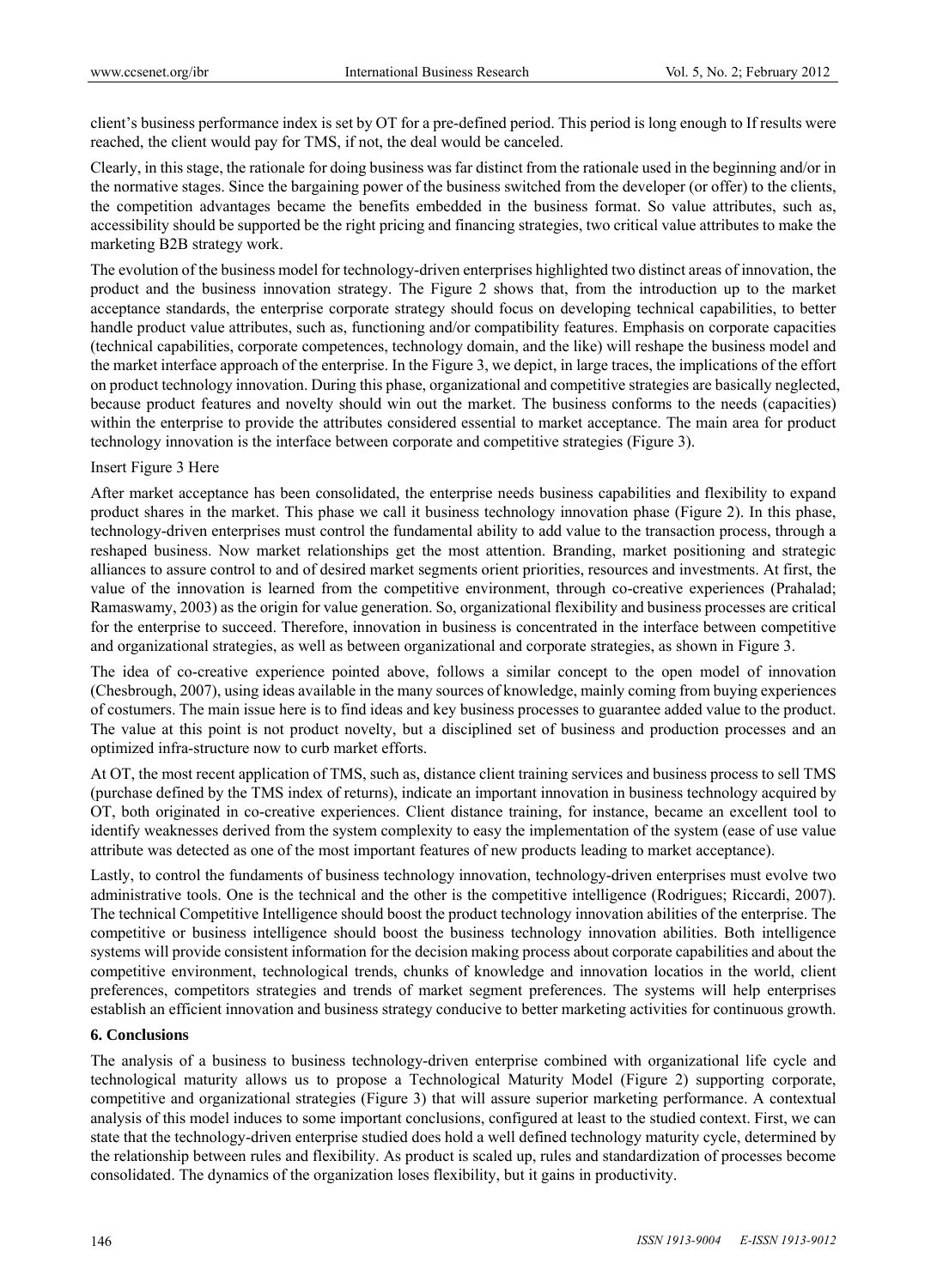Second, the innovation focus changes according to the market standard of acceptance as a corner stone. For the analyzed organization, before that mark, innovation strategy focuses on product technology innovation. Internal competences stimulate innovation on value attributes related to the product only. After the market standard of acceptance, innovation strategy focuses on business technology innovation. Market feedback consolidates corporate competences, as well as organizational adaptation, to increase competitive effectiveness.

Third, in the analysis context, a technology-driven enterprise may opt for one of three strategies: (a) adopt product innovation strategy, making this strategy the basis to build continuity to its business (marketing through product novelty/innovation); (b) adopt business innovation strategy and to compete through it (marketing through business innovation); and (c) adopt a product innovation strategy, based on a product value attribute, but remain in the business technology innovation phase (scale up production) and make this the strategy to compete (marketing expansion through product innovation).

Fourth, lessons taken from OT strategic trajectory allow us to deduct that the comprehension of structural factors, either related to product technology maturation, or related to the organizational life cycle of a technology-driven enterprise would boost to establish a consolidated corporate strategy (Figure 3). The adoption of any strategy commeted above should consider the organizational maturity stage. To be effective the innovation strategy must use internal competences accordingly. Internal competences, on the other side, reach a peak of effectiveness as the organization transits completely in one stage of maturity.

Finally, the effectiveness of the innovation strategy, as consequence of the integration of corporate, organizational and competitive strategies, is dependent on the synchronism with the organization life cycle (beginning, normative, mass production). It also depends on the exploration of corporate competences related to each product life cycle (exotic, specialty, differentiated, commodity). For instance, the adoption of product innovation strategy to reach the market and subsidize marketing strategies, must promote structural flexibility. The related organizational competences to be stimulated involve an entrepreneurial, divergent, exploratory and creative climate. Conversely, if the option is for a business innovation strategy, then attention should be given to standardization of administrative, business and production processes, that is a decrease in structural flexibility. In any case, the stages of structural maturity, the product life cycles and the technology innovation phases should be synchronized to increase business performance.

#### **References**

Adizes, I. (1999). *Managing Corporate Lifecycles.* Englewood Cliffs (NJ): Prentice Hall.

Baardwijk, N. V., & Reinmoeller, P. (2005). The Link Between Diversity and Resilience. *MIT Sloan Management Review*, 46(4), 61-66.

Bernhoeft, R. (1997). *Como tornar-se Empreendedor em qualquer idade* [How to becoming entrepreneur at any time]. São Paulo: Nobel.

Chesbrough, H. W. (2003). *Open Innovation: The New Imperative for Creating and Profiting from Technology*. Cambridge, MA: Harvard Business S. Press.

Chesbrough, H. W. (2007). Why Companies Should Have Open Business Models. *MIT Sloan Management Review*, 48(2), 22-28.

Christensen, C. M., Johnson, M. W., & Rigby, D. K. (2002). Foundations or Growth: How to Identify and Build Disruptive New Businesses. *MIT Sloan Management Review*, 43(3), 22-32.

Evans, N. D. (2002). *Business Innovation and Disruptive Technology: Harnessing the Power of Breakthrough Technology*. Englewood Cliffs, NJ: Prentice Hall.

Farrel, L. C. (1993). *Entrepreneurship*. São Paulo: Atlas.

Fleming, L., & Sorenson, O. (2003). Navigating the Technology Landscape of Innovation. *MIT Sloan Management Review***,** 44(2), 15-24.

Greiner, L. E. (1986). *Evolução e Revolução no Desenvolvimento das Organizações* [Evolution and Revolution in Organizational Development]. São Paulo: Nova Cultural.

Hill, C. W. L. (2002). *International Business with Global Resource CD, PowerWeb and World Map*. Boston: McGraw-Hill (Irwin).

Hruby, F. M. (1999). *Technoleverage.* New York: AMACOM.

Jonash, R. S., SOMMERLATTE, T. (1999). *The Innovation Premium*. Reading, MA: Perseus Book.

Kampas, P. (2003). Shifting Cultural Gears. *MIT Sloan Managemen Review*. 44(2), 41-48.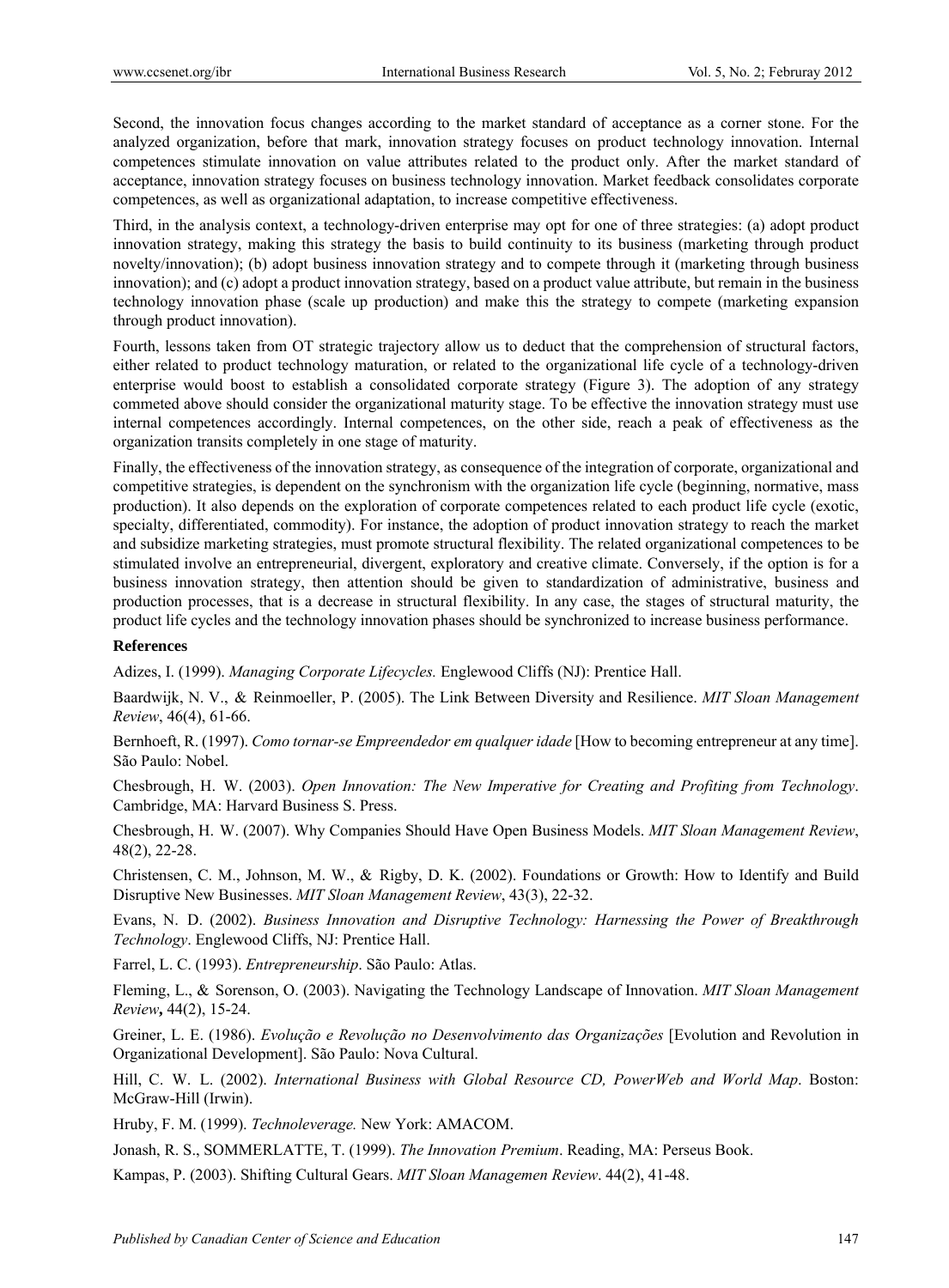Mohr, J. (2001). *Marketing of High-Technology Products and Innovations*. Englewood Cliffs, NJ: Prentice Hall.

Narayan, V. K. (2000). *Managing Technology and Innovation for Competitive Advantage*. Englewood Cliffs, NJ: Prentice Hall.

Porter, M. (1996). What is strategy? *Harvard Business Review***.** November-december, p.59-78.

\_\_\_\_\_\_\_\_. (2008). *On Competition*. Boston (MA): Harvard Business School Press.

Prahalad, C. K., & Ramaswamy, V. (2003). The New Frontier of Experience Innovation. *MIT Sloan Management Review*. 44(4), 12-18.

Rodrigues, L. C., & Riccardi, R. (2007). *Inteligência Competitiva – nos negócios e organizações*, [Competitive Intelligence – in business and organizations. Maringá (PR): Unicorpore.

Schein, E. H. (2004). *Organizational Culture and Leadership*. San Francisco: Jossey-Bass.

Utterback, J. M. (1994). *Mastering the Dynamics of Innovation.* Boston (MA): HBS Press.



Source: Based on Hruby, F.M. Technoleverage. New York: AMACOM, 1999; Adizes, I. Managing Corporate Life Cycles. Engelwood Cliffs: Prentice, 1999.

Figure 1. Innovation Focus in Organizational Life Cycle



Source: Based on Hruby, F.M. Technoleverage. New York: AMACOM, 1999; Kampas, P. Shifting Cultural Gears in Technology-Driven Companies. MIT Sloan Management Review, v.44, n.2, 2003; Hagel III,J. Out of the Box. Harvard Business School Publishing, Cambridge, 2002.

Figure 2. Innovation Process in a Technology-Driven Enterprise